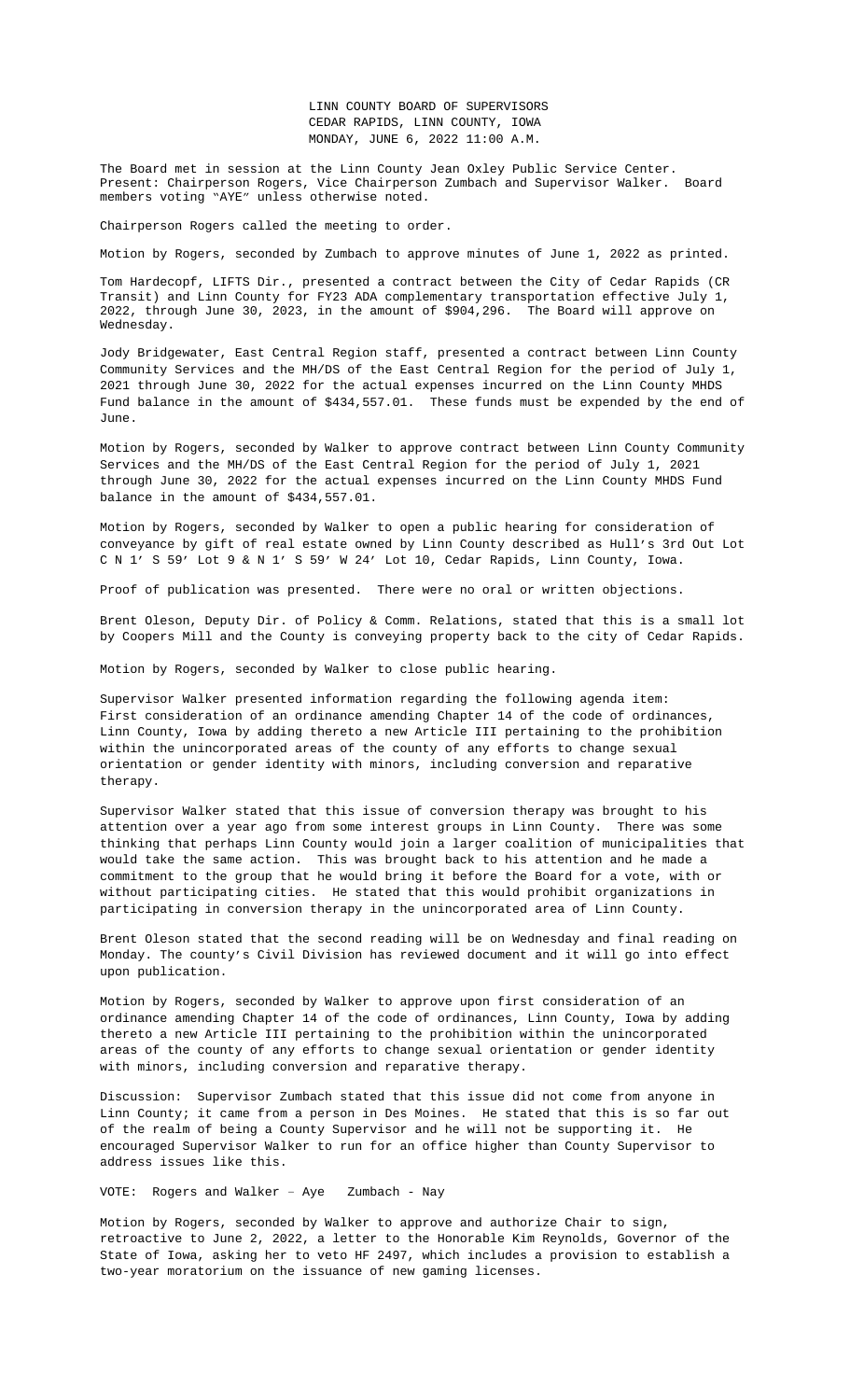Page 2 June 6, 2022

Discussion: Supervisor Walker stated that he understands why this Board and other city councils in Linn County are encouraging the Governor to veto the moratorium but it feels to him like they are standing in a gap of a select group of individuals who have a high interest in the casino being built. He stated that there are other legislative issues that they should be hammering the legislature for (one in particular is legislators debating automatic weapons to go deer hunting). They should spend their political capital advocating for issues like that.

Supervisor Zumbach stated that by sending the letter is simply asking the Governor to deny the moratorium and let the gambling license panel do what they were meant to do.

VOTE: All Aye

Public Comment:

Wendy Hartman, Cedar Rapids, asked if there is a formal job description for County Supervisor that can be found on the county's website. She also asked if there is a Code of Ethics that the County Supervisors adhere to. Regarding the conversion therapy proposal, she wondered if in light of recent changes at Linn Mar, she believes that beginning in 7th grade that children can pursue their own gender and not allow their parents to be a part of that. She is curious that if the conversion therapy is denied in unincorporated Linn County, how would a child proceed that wants the conversion therapy.

Supervisor Rogers stated that this is only for the rural unincorporated area of Linn County and if a child advocated for the therapy, they can go to any other community that does not have a similar ordinance. Other municipalities do not have the ordinance. This is a proactive measure. With regard to job descriptions, they are in the Code of Iowa (he will send her the link). With regard to a Code of Ethics, they belong to different groups that have trainings on ethics.

Mark Banowitz, 2188 Ivanhoe Rd., Ely, corrected Supervisor Walker in that automatic weapons are not used for hunting (illegal in Iowa to use). With regard to the Ordinance today, as Supervisors they are telling licensed professionals what they can talk to people about. That is overstepping as Supervisors as they are saying they know more than the professionals do. He read the ordinance a half a dozen times. Supervisors are not qualified to tell someone how to run their practice. That is so far beyond local government. He also stated that there is no problem in the unincorporated areas, so why are they putting a law in effect. Putting a law in affect with no relevance of what is going on (what areas are there problems?). In referencing the Constitution, he stated that this is beyond what their forefathers had in mind.

Rachel Cadena, Marion, spoke regarding the conversion therapy. She echoes what Mr. Banowitz said noting that the Board is overstepping their bounds, which has happened a lot over the last two years. How can a government tell a doctor what to do or tell a parent what they can and cannot do? She stated that she has been a child advocate her whole life, she got the Governor's award for her work she was on the state board so she will always advocate for kids. She will fight against every bit of this.

Motion by Rogers, seconded by Walker to approve Employment Change Roster (payroll authorizations).

| FACILITIES                            |                     |                                                                         |
|---------------------------------------|---------------------|-------------------------------------------------------------------------|
| Custodian                             | Gizele Niyindaje    | End of probation $07/16/22$ 10A \$18.01 = \$.25 - 10B \$18.59 + \$.25   |
| Custodian                             | Judith Adoma        | Termination/resignation 06/17/22                                        |
| Custodian                             | Celestin Ndagije    | New hire - PT 06/13/22 10A \$17.61 + \$.25 20 hrs/wk Replaces B. Tjarks |
| <b>SHERIFF'S OFFICE</b>               |                     |                                                                         |
| Deputy Sheriff                        | Chelsea Behel       | Bid from Correctional Center to Patrol 05/28/22 D5 \$35.59 - D5 \$35.19 |
| Sergeant                              | Todd Egli           | Transfer from Patrol to Investigations 06/04/22                         |
| Deputy Sheriff                        | <b>Travis Rhone</b> | New hire - FT 06/13/22 DB \$29.31                                       |
| Senior Account Clerk Samantha Dighton |                     | End of probation 06/21/22 55A \$19.48 - 55B \$20.44                     |
| COMMUNITY SERVICES                    |                     |                                                                         |
| Intake Technician                     | Cynthia Merritt     | End of probation 06/21/22 55A \$19.48 - 55B \$20.44                     |
| PUBLIC HEALTH                         |                     |                                                                         |
| Sr Public                             | Sadie Nolan         | Promotion 06/04/22 39E \$36.41 - 40D \$37.22 New position               |
| Sr Public Hlth Nurse                  | Alicia Steines      | Promotion 06/04/22 39E \$36.41 - 40D \$37.22 New position               |
|                                       |                     |                                                                         |

Motion by Rogers, seconded by Walker to approve Claims for AP checks #71007275 - #7100725 in the amt. of \$65.00.